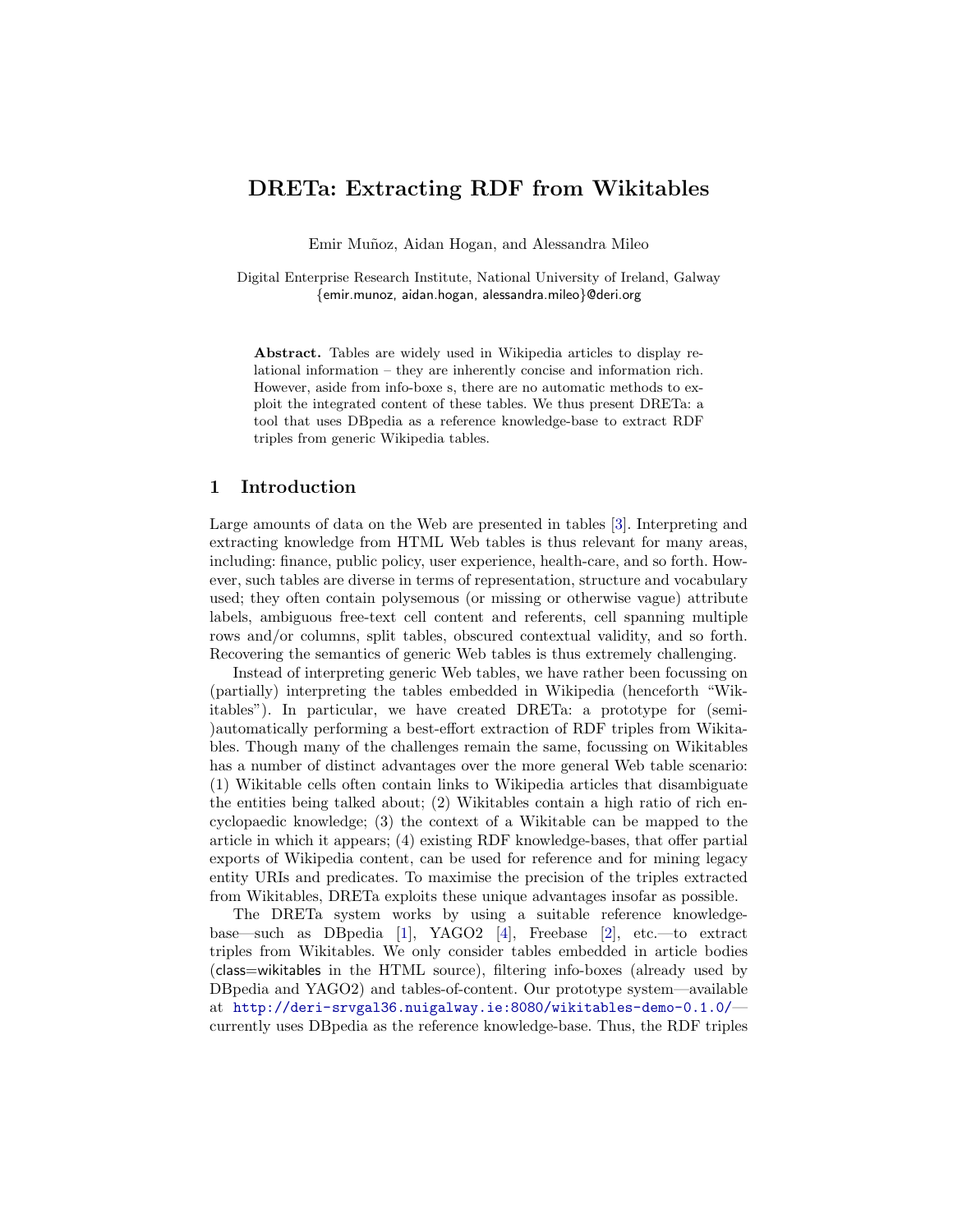<span id="page-1-0"></span>

| No.         | <b>Position</b> | <b>Player</b>                    | No.         | <b>Position</b> | <b>Player</b>                  |
|-------------|-----------------|----------------------------------|-------------|-----------------|--------------------------------|
| $1 -$       |                 | GK David de Gea                  | $19 +$      |                 | <b>FW</b> Danny Welbeck        |
| $2 \bullet$ | DF              | Rafael                           |             |                 | 20 FW Robin van Persie         |
|             |                 | 3 DF Patrice Evra (vice-captain) |             |                 | 21 P FW Ángelo Henríquez       |
| $4 +$       |                 | DF Phil Jones                    |             |                 | 23 -- MF Tom Cleverley         |
| $5 +$       |                 | DF Rio Ferdinand                 | $24 \times$ |                 | MF Darren Fletcher             |
|             |                 | 6-I- DF Jonny Evans              |             |                 | 25 <sup>-</sup> MF Nick Powell |

Fig. 1: Split table of current Manchester United F.C. squad members (abridged from [http://en.wikipedia.org/wiki/Manchester\\_United\\_F.C.](http://en.wikipedia.org/wiki/Manchester_United_F.C.)).

extracted by DRETa from Wikipedia's tables use the same URIs as DBpedia to identify entities (subject/object URIs) and relations (predicate URIs). Our system can be seen as enriching the reference knowledge-base with additional facts found in tables using the legacy relations from the knowledge-base itself.

## 2 Triple Extraction: A Motivating Example

We sketch the extraction process by way of a real-world example. Figure [1](#page-1-0) presents a Wikitable abridged from the "Manchester United F.C." Wikipedia article, containing relations between players, their shirt number, country and position. There are also relations between players and the entity described by the article (their current club is Manchester United F.C.).

Aside from the **No.** columns, the cells of the table contain hyperlinks to other articles in Wikipedia, including countries, football positions, and individual players. For example, the flags link to articles for the country; GK links to the article for Goalkeeper (associated football). These links provide unambiguous referents to Wikipedia entities, which can in turn be mapped directly to DBpedia entities and descriptions. Currently, DRETa focuses on the extraction of relations between cells containing wiki-links and does not consider plain-string values. For example, it would not try to extract player numbers from the table.

Previous works on extracting RDF from such tables (e.g., [\[5\]](#page-3-4)) propose a vertical, column-centric approach, where columns are seen as referring to types and/or relations that can then be extended to all rows. We rather adopt a horizontal, row-centric approach and look at the pre-existing relations between entities on the same row. For example, if we find that the predicate dbp:position holds between dbr:David\_de\_Gea and dbr:Goalkeeper\_(association\_football) (GK), we can suggest that the relation holds from all entities in the **Player** column to all entities on the same row in the Position column. Similarly, we consider the article in which the table is found to be a protagonist for the table. If we find the predicate dbo:team and dbp:currentclub holds from dbr:David de Gea to dbr:Manchester United F.C., we can propose that the same relations hold from all entities in the textsfPlayer column to the protagonist (the article entity).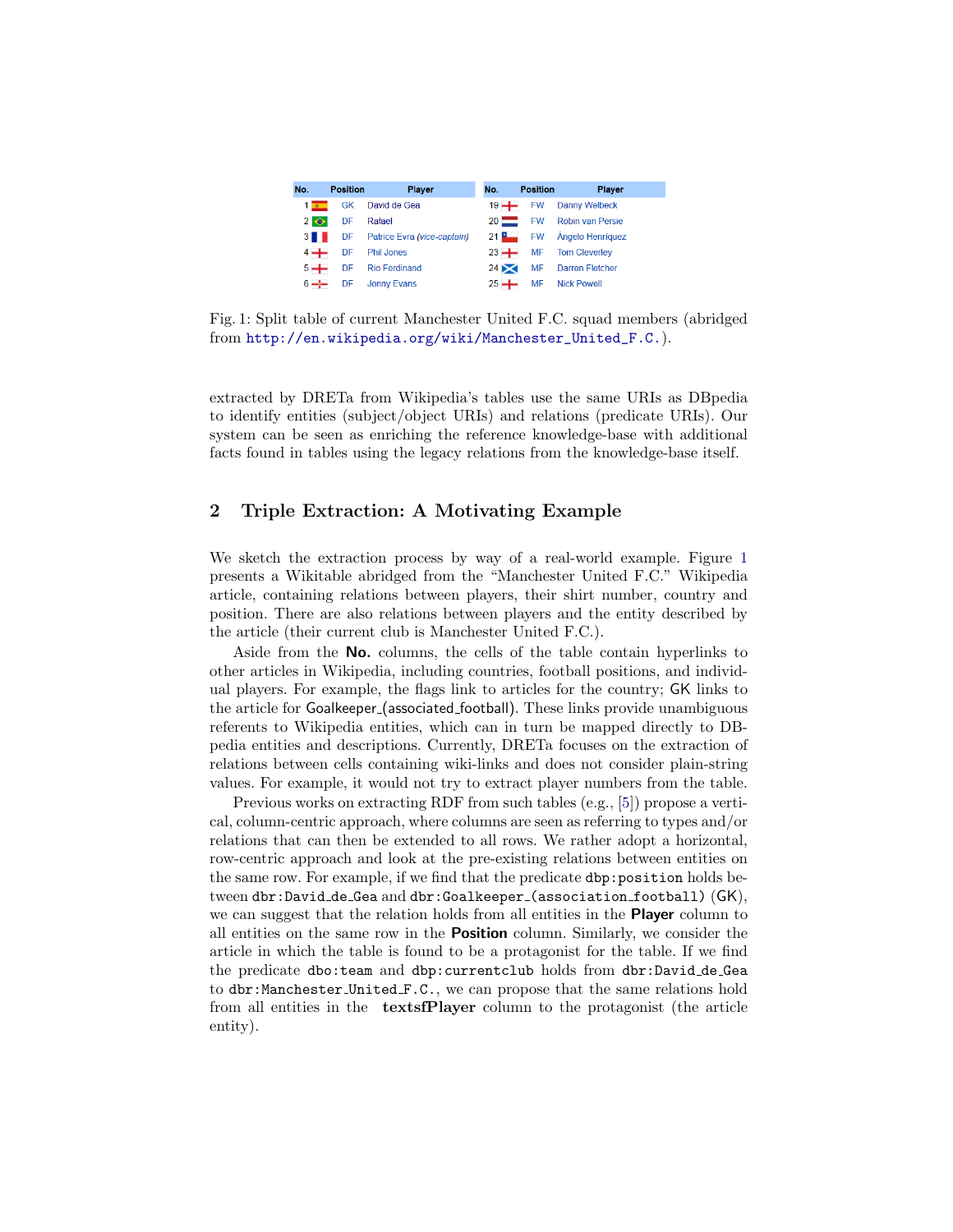Candidate triples that we extract are further associated with a number of features to help classify them as correct/incorrect, associating each triple with a confidence score. Details of the features are out-of-scope, but, for example, we hypothesise that the more rows a given relation holds for across entities in two fixed columns in the reference KB, the higher the likelihood that that relationship exists on all such rows. Other features, such as a match between the label of the candidate relation and a column header, can further strengthen confidence in the match. Using a selection of 750 random triples labelled by three judges, we employed offline various machine learning methods (SVM, Naïve Bayes, Bagging Decision Trees, Random Forest, Logistic) to train a range of binary classifiers that are then made available to the DRETa system for classifying (in)correct triples, and ultimately for ranking and filtering candidate triples at runtime.

#### 3 DRETa system description

The current DRETa prototype works with DBpedia 3.8 and Wikipedia article names (for auto-completion) as last updated in May 2013. The user submits a Wikipedia article title (with the help of auto-complete) and optionally selects a classifier. The extraction process is then as follows:  $i$ ) the selected article is downloaded and cached in memory for future queries;  $ii)$  all the tables are extracted, repaired (as applicable), and filtered; *iii*) for each table, mappings from wiki-links to KB entities are executed;  $iv)$  candidate relations for pairs of resources are collected from the reference KB and candidate triples proposed; v) the selected classifier is run to rank triples by confidence,  $vi$  each candidate triple is tested against the KB to determine if it is a pre-existing triple or not.

Following our motivating example, Figure [2](#page-3-5) presents DRETa's results for the Wikipedia article "Manchester United F.C.". After ca. 11 secs. we get 457 RDF triples extracted from tables contained in that article as a result. Some of these triples already exist in DBpedia (rows with an DBpedia icon visible). Others are novel: from the top-10 extracted triples sorted by confidence, for example, we extract triples for the birth-places of the footballers Rafael da Silva (Brazil) and Phil Jones (England), which were not previously known to DBpedia.

#### 4 Conclusion

In this paper, we have presented DRETa: a prototype system for extracting RDF triples from Wikipedia tables. The process maps entities in table cells to entities in a reference knowledge-base and then looks for potential relations that hold between entities on the same row across two given columns, or that hold between entities in a single column and the article entity. Triples are associated with a set of features that help classify correct/incorrect triples. A selection of machine learning methods are used offline to train classifiers, where these classifiers can then be used to rank the confidence of triples. The prototype is available online at <http://deri-srvgal36.nuigalway.ie:8080/wikitables-demo-0.1.0/>.